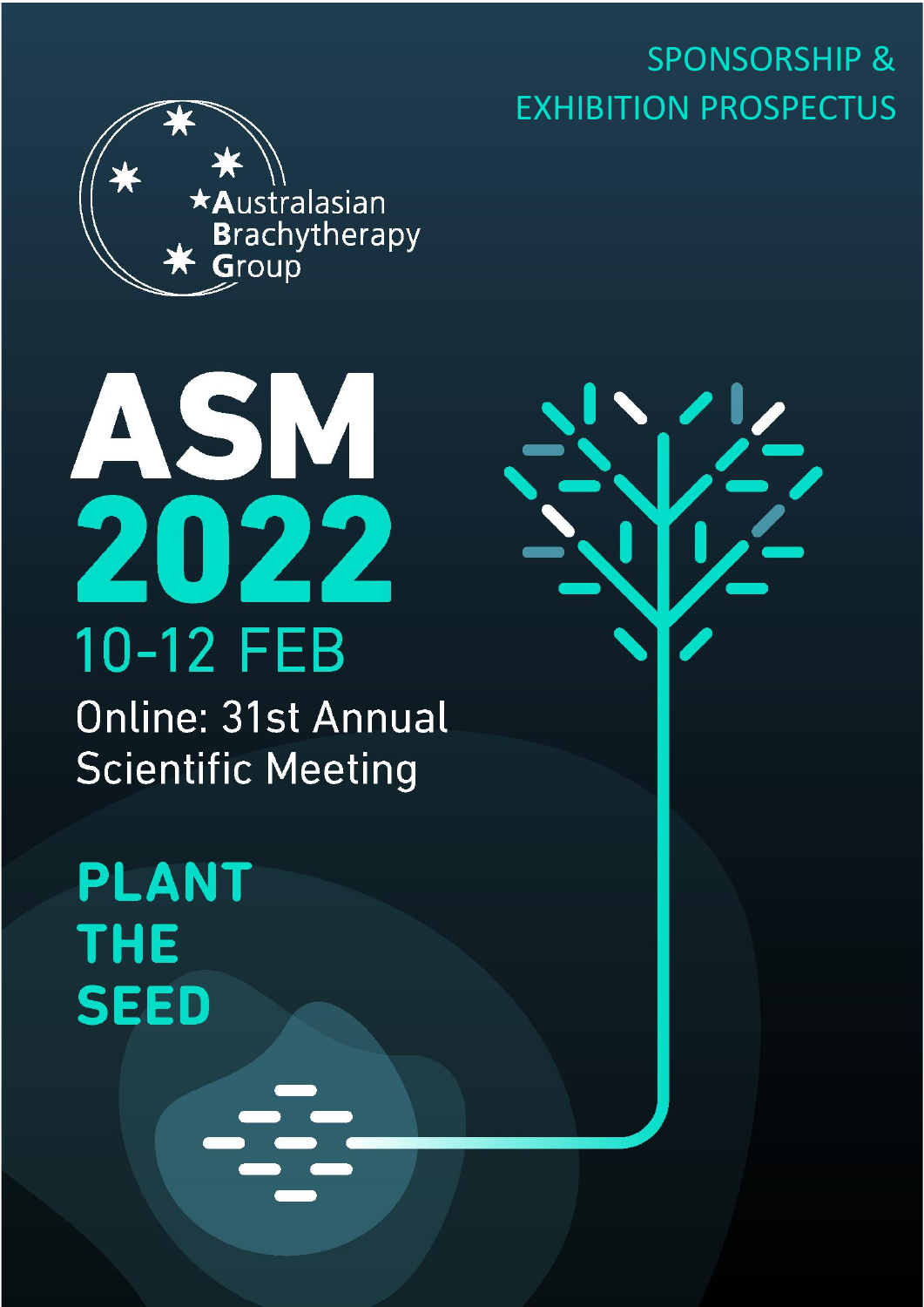# **OPPORTUNITIES AT A GLANCE**

# **Sponsorship**

| Sponsorship           | Package                           | <b>Investment</b> | <b>Opportunities</b> | <b>Entitlements</b> |
|-----------------------|-----------------------------------|-------------------|----------------------|---------------------|
| <b>Sponsors</b>       | Platinum Sponsor                  | \$15,000          | Exclusive            | Page 4              |
|                       | <b>Gold Sponsor</b>               | \$10,000          | 2                    | Page 5              |
|                       | Silver Sponsor                    | \$7,000           | 4                    | Page 5              |
| Program               | Keynote Speaker Sponsor           | \$2,000           | Multiple             | Page 6              |
|                       | <b>Workshop Sponsor</b>           | \$3,500           | Exclusive            | Page 7              |
| <b>Technology</b>     | <b>Virtual Platform Sponsor</b>   | \$4,000           | Exclusive            | Page 7              |
|                       | <b>Gamification Prize Sponsor</b> | \$2,000           | Exclusive            | Page 7              |
| <b>Social Program</b> | <b>Wellness Break Sponsor</b>     | \$3,000           | 2                    | Page 8              |
| <b>Marketing</b>      | Virtual Platform                  | \$550             | Multiple             | Page 8              |
|                       | Notification                      |                   |                      |                     |

# **Exhibition**

| <b>Exhibition</b>             | Package                  | Investment | <b>Entitlements</b> |
|-------------------------------|--------------------------|------------|---------------------|
| <b>Exhibition Opportunity</b> | Virtual Exhibition Booth | \$2,000    | Page 9              |

## **INVITATION**

On behalf of the Australasian Brachytherapy Group (ABG) ASM 2022 Organising Committee, we are delighted to invite you to participate at our Annual Scientific Meeting to be held **virtually** from **10 – 12 February 2022**.

The 2022 ASM will host a number of international and national renowned keynote speakers alongside key local speakers with ABG Community. More than 250 delegates attend our meeting including leading Australian and New Zealand radiation oncologists, radiation therapists, interventional oncologists, medical physicists, and nursing.

The ASM Program Committee is developing a full and extensive program, which will include collaborative workshops, scientific sessions showcasing brachytherapy clinical trials, discussion of new clinical implementations, future research directions and other research developments.

As an exhibitor or sponsor, the virtual ASM offers you a prime cost-effective marketing opportunity without additional budget, time, and travel constraints. Sponsors will also have the flexibility to network with delegates virtually. You can join the event from your desktop or laptop from the comfort and convenience of your home or office.

We look forward to welcoming you to the ABG 2022 ASM and collaborating with you at this event.

Dr Andrej Bece Chair ABG Executive Committee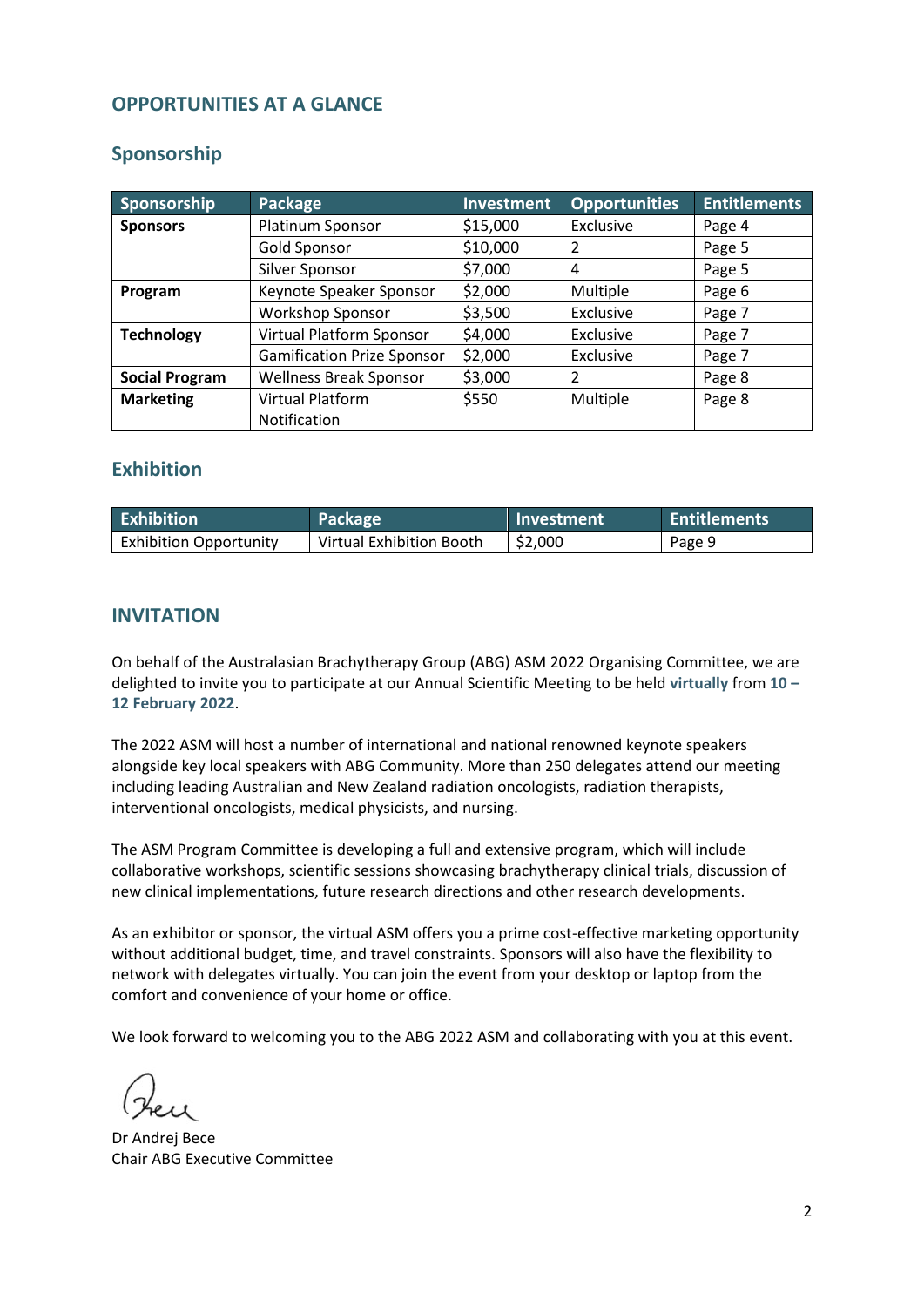# **ABOUT THE AUSTRALASIAN BRACHYTHERAPY GROUP**

The Australasian Brachytherapy Group is a group of professionals that promotes all aspects of brachytherapy for the benefit of the community.

At the same time, we maintain standards for quality assurance in the fields of Radiation Oncology, Physics, Technology and Biology in areas pertinent to the practice of brachytherapy.

Our Executive Committee works to maintain standards for quality assurance in the fields of Radiation Oncology, Physics, Technology and Biology in areas pertinent to the practice of brachytherapy

#### **Our Mission**

The mission of the Australasian Brachytherapy Group is to advance the practice of brachytherapy within the Australasian region. We aim to develop, promote and maintain the highest standards of brachytherapy practice and ethics.

## **DELEGATE PROFILE**

The annual scientific meeting encourages research, collaboration and promotes the exchange of scientific information in Brachytherapy. Delegates will include radiation oncologists, medical physicist, radiation therapist and nurses.

## **WHY BE INVOLVED?**

The ABG ASM is our premier event, bringing together the leading professionals in Brachytherapy and providing an opportunity to connect and showcase your organisation. The ASM will provide a dynamic, interactive, educational and social program to ensure we are at the forefront of research into innovative techniques in the delivery of Brachytherapy.

## **Heightened visibility**

Sponsorship provides an excellent opportunity to promote your organisation and support your brand, maintaining a high profile among specialists, before, during and after this event. There is no better way to position your organisation to more than 250 leading professionals in Brachytherapy from across Australia, New Zealand and other parts of the world.

#### **Strengthen your brand in the market**

Delegates are keen to improve their knowledge and skills. Aligning your company with this powerful educational experience demonstrates your commitment to assisting professional development and further strengthens your brand within the market.

## **Networking**

Virtual interaction with delegates during all breaks via the Meeting Hub in addition to virtual activities will benefit sponsors and exhibitors significantly from exposure to a keenly interested, relevant and, above all, influential audience in an educational environment. Virtual networking develops quality business relationships by having direct engagement in a relaxed environment. Sponsorship also provides you with an opportunity to renew relationships and establish new professional connections.

#### **Sales growth**

Sponsors will benefit from an interested, relevant and influential audience in an educational and social environment. This may lead to new or increased sales. Exhibiting within the virtual exhibition platform provides an excellent platform for face-to-face engagement through video chat and live chat which is the key to building strong business relationships and increasing sales.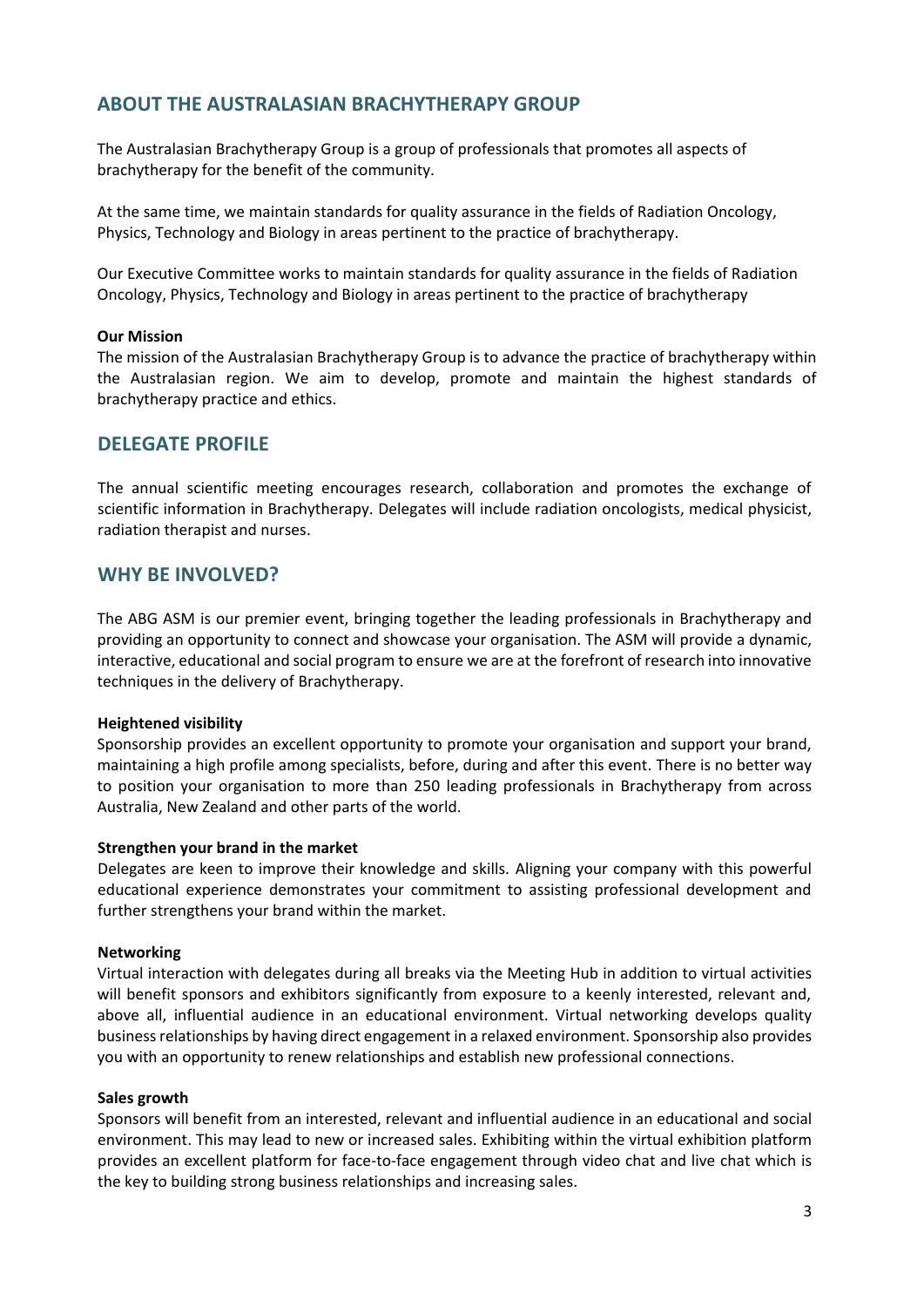# **VIRTUAL PLATFORM**

The ABG ASM 2022 will be hosted through the virtual program called OnAIR. The virtual platform enables delegates to listen and interact with presentations, ask live questions, connect with delegates and sponsors via the Meeting Hub, visit the virtual exhibition, host live chat and video conversations with exhibitors and participate in virtual networking sessions.

[Click here](https://dyzz9obi78pm5.cloudfront.net/app/image/id/5efb742fad121c4952de2c17/n/meeting-hub-snippet.mp4) to view the Meeting Hub

[Click here](https://dyzz9obi78pm5.cloudfront.net/app/image/id/5ef5486f6e121cca7232df99/n/exhibitor-video-final.mp4) to view the Virtual Exhibition Platform.

**Note:** if you have trouble opening these web pages, we suggest copying the web address and pasting into your browser.

## **PROGRAM OVERVIEW**

| Thursday 10 February 2022 | Workshops                                            |  |  |
|---------------------------|------------------------------------------------------|--|--|
| Friday 11 February 2021   | <b>Virtual Exhibition</b>                            |  |  |
|                           | <b>Official ASM Opening</b>                          |  |  |
|                           | Scientific Sessions and afternoon concurrent session |  |  |
| Saturday 12 February 2021 | Virtual Exhibition                                   |  |  |
|                           | <b>Scientific Sessions</b>                           |  |  |
|                           | <b>Official ASM Closing</b>                          |  |  |

*Please note this program is subject to change.*

# **SPONSORSHIP PACKAGES**

## **Platinum - \$15,000 (Exclusive) SOLD**

## **Attendance**

Eight virtual registrations (registration includes access to all program and virtual activities).

## **Display**

One complimentary virtual exhibition booth.

## **Marketing Opportunities**

- Company logo included on home page of the virtual platform.
- Company logo and website link included on the sponsors' page of the ASM website and ASM app.
- Company listing, logo and 150-word profile included in the Virtual Exhibition platform.
- Electronic flyer available for delegates to download via the Virtual Exhibition.
- Company video available for delegates to view in the Virtual Exhibition.
- Opportunity to network with delegates via the Virtual Exhibition and Virtual Meeting Hub.
- Two virtual platform push notifications sent during the ASM at a time mutually acceptable to both the sponsor and Organising Committee.
- Company logo on holding slides prior to the sessions.
- Company logo on all marketing material in the lead up to the ASM.
- Opportunity to include an article in the ABG Newsletter (2-4 newsletters each year).
- One social media post announcing partnership across ABG's Facebook, Twitter and LinkedIn accounts.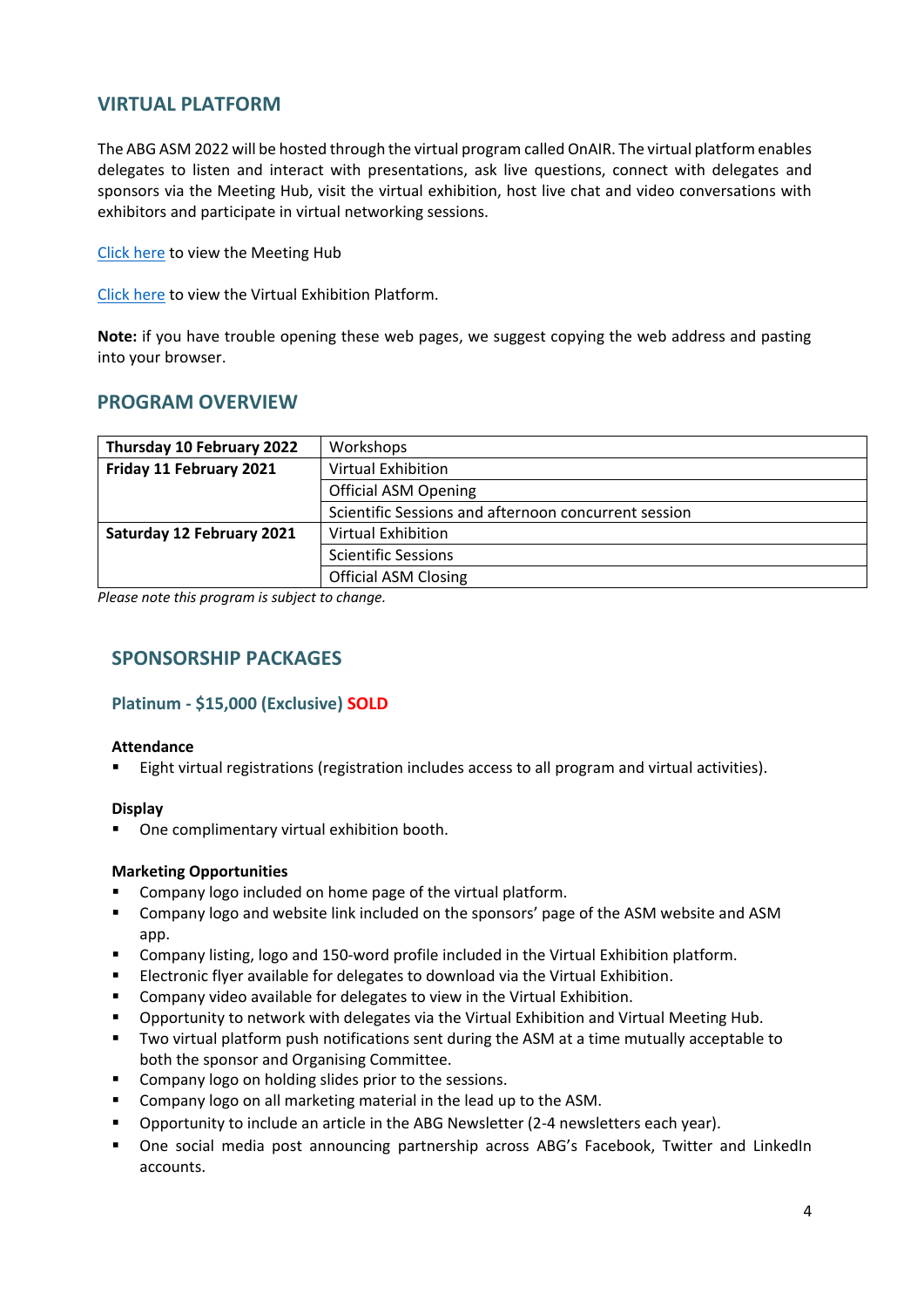- 60 second company video to be played during one session break.
- Opportunity to sponsor one session during the ASM, including session branding, verbal recognition by session chair and a short video to be played at the beginning of the session.

## **Additional Benefits**

- **E** Verbal acknowledgement as a Platinum Sponsor by session chairs throughout the ASM.
- Opportunity to run a half-day virtual workshop on Thursday 10 February 2021, including provision of a branded lunch voucher for attendees (at sponsor's expense).
- Opportunity to provide one speaker during the ASM program (subject to Organising Committee approval)
- List of all registered delegates (name and institution/organisation) at conclusion of the ASM (subject to Privacy Act conditions).

## **Gold - \$10,000 (Two Opportunities)**

## **Attendance**

Six virtual registrations (registration includes access to all program and virtual activities).

## **Display**

■ One complimentary virtual exhibition booth.

## **Marketing Opportunities**

- Company logo included on home page of the virtual platform.
- Company logo and website link included on the sponsors' page of the ASM website and ASM app.
- Company listing, logo and 100-word profile included in the Virtual Exhibition platform.
- Electronic flyer available for delegates to download via the Virtual Exhibition.
- Company video available for delegates to view in the Virtual Exhibition.
- **•** Opportunity to network with delegates via the Virtual Exhibition and Virtual Meeting Hub.
- One virtual platform push notification sent during the ASM at a time mutually acceptable to both the sponsor and Organising Committee.
- Company logo on holding slides prior to the sessions.
- Company logo on all marketing material in the lead up to the ASM.
- One social media post announcing partnership across ABG's Facebook, Twitter and LinkedIn accounts.

## **Additional Benefits**

- Verbal acknowledgement as a Gold Sponsor by session chairs throughout the ASM.
- List of all registered delegates (name and institution/organisation) at conclusion of the ASM (subject to Privacy Act conditions).

## **Silver - \$7,000 (Four opportunities)**

## **Attendance**

▪ Four virtual registrations (registration includes access to all program and virtual activities).

## **Display**

■ One complimentary virtual exhibition booth.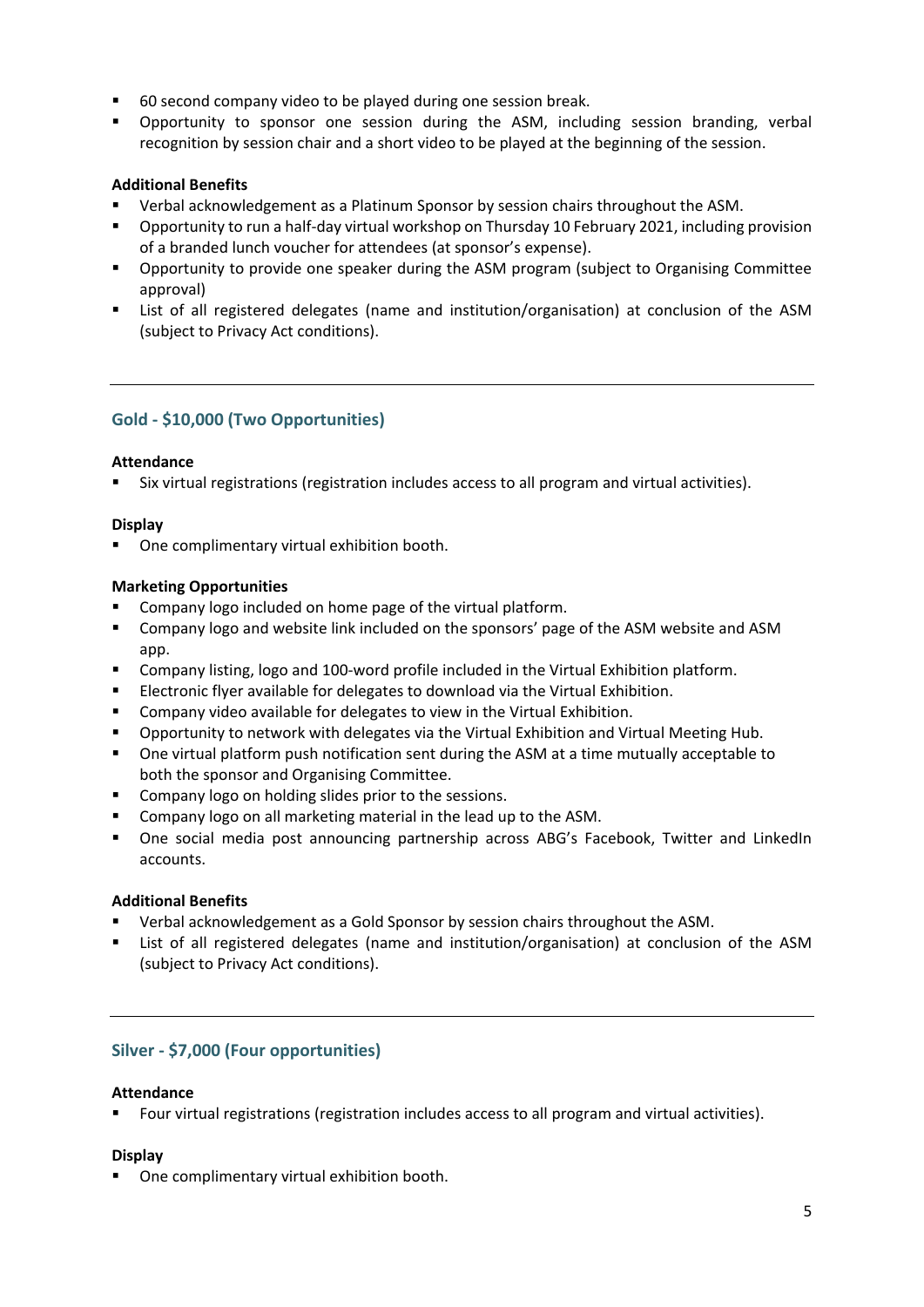## **Marketing Opportunities**

- Company logo and website link included on the sponsors' page of the ASM website and ASM app.
- Company listing, logo and 50-word profile included on the Virtual Exhibition platform.
- Electronic flyer available for delegates to download via the Virtual Exhibition.
- Company video available for delegates to view in the Virtual Exhibition.
- Opportunity to network with delegates via the Virtual Exhibition and Virtual Meeting Hub.
- Company logo on holding slides prior to the sessions.
- Company logo on all marketing material in the lead up to the ASM.

## **Additional Benefits**

List of all registered delegates (name and institution/organisation) at conclusion of the ASM (subject to Privacy Act conditions).

# **PROGRAM OPPORTUNITIES**

## **Keynote Speaker Sponsor - \$2,000 (Multiple opportunities)**

Show your support for the education and professional development of our Brachytherapy community by supporting the attendance of an invited keynote speaker presenting during the ASM.

## **Attendance**

Two virtual registrations (registration includes access to all program and virtual activities).

## **Marketing Opportunities**

- Company logo, website link and 50-word profile included on the sponsors' page of the ASM website and ASM app.
- Opportunity to network with delegates via the Virtual Meeting Hub.
- Branding rights of the sponsored speaker's sessions for example 'Keynote presentation title, *sponsored by company name'.*
- Company logo on holding slides prior to the sponsored speaker's session.
- Company logo on all marketing material in the lead up to the ASM.

## **Additional Benefits**

- Verbal acknowledgement at the commencement of sponsored speaker's presentation, by the session chair.
- List of all registered delegates (name and institution/organisation) at conclusion of the ASM (subject to Privacy Act conditions).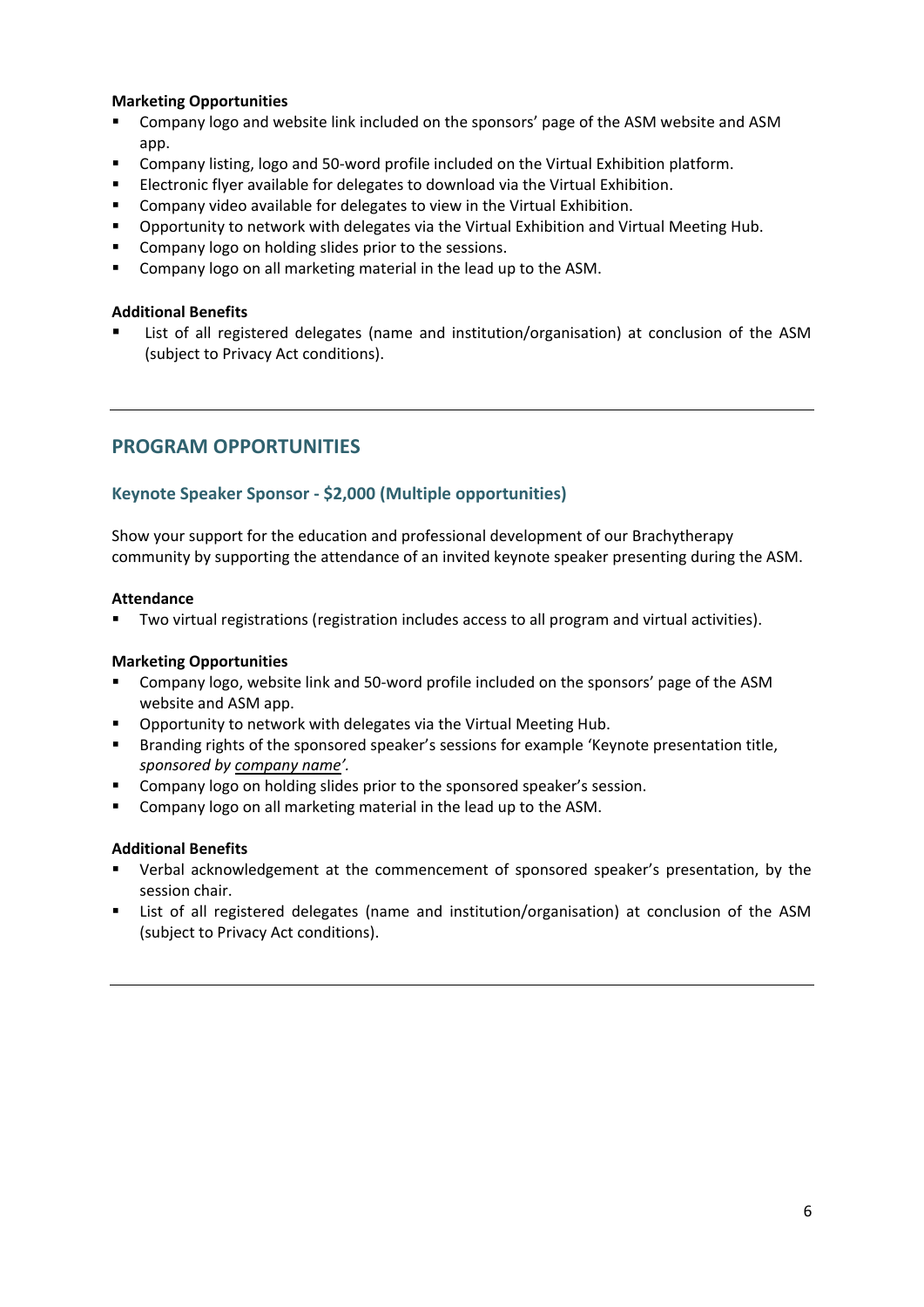## **Workshop Sponsor - \$3,500 (Two Opportunities)**

## **Attendance**

Two virtual registrations (registration includes access to all program and virtual networking sessions).

## **Marketing Opportunities**

- Company logo, website link and 50-word profile included on the sponsors' page of the ASM website and ASM app.
- Opportunity to network with delegates via the Virtual Meeting Hub.
- Branding rights of the workshop for example '*Workshop title, sponsored by Company Name'.*
- Company logo on holding slides prior to the workshop.
- Company logo on all marketing material in the lead up to the ASM.
- Overview of the workshop listed on the ASM website and ASM app.

## **Additional Benefits**

- Opportunity to run a half-day virtual workshop on Thursday 10 February 2021, including provision of a branded lunch voucher for attendees (at sponsor's expense).
- Opportunity for a 2-minute video to be played during the workshop.
- List of all registered delegates (name and institution/organisation) at conclusion of the ASM (subject to Privacy Act conditions).

# **TECHNOLOGY OPPORTUNITIES**

## **Virtual Platform Sponsor - \$4,000 (Exclusive)**

## **Attendance**

Two virtual registrations (registration includes access to all program and virtual networking sessions).

## **Marketing Opportunities**

- Company logo and website link included on the sponsors' page of the ASM website and ASM app.
- Company logo on the sign in page of the virtual platform.
- Company logo included on home page of the virtual platform.
- Company logo on holding slides prior to the sessions.
- Company logo on all marketing material in the lead up to the ASM.
- 60 second company video to be played during one session break.

## **Additional Benefits**

List of all registered delegates (name and institution/organisation) at conclusion of the ASM (subject to Privacy Act conditions).

## **Gamification Prize Sponsor - \$2,000 (Exclusive) SOLD**

Delegates are encouraged to interact with the virtual platform through a points system. Delegates with the highest number of points go in the draw to win the sponsored prize.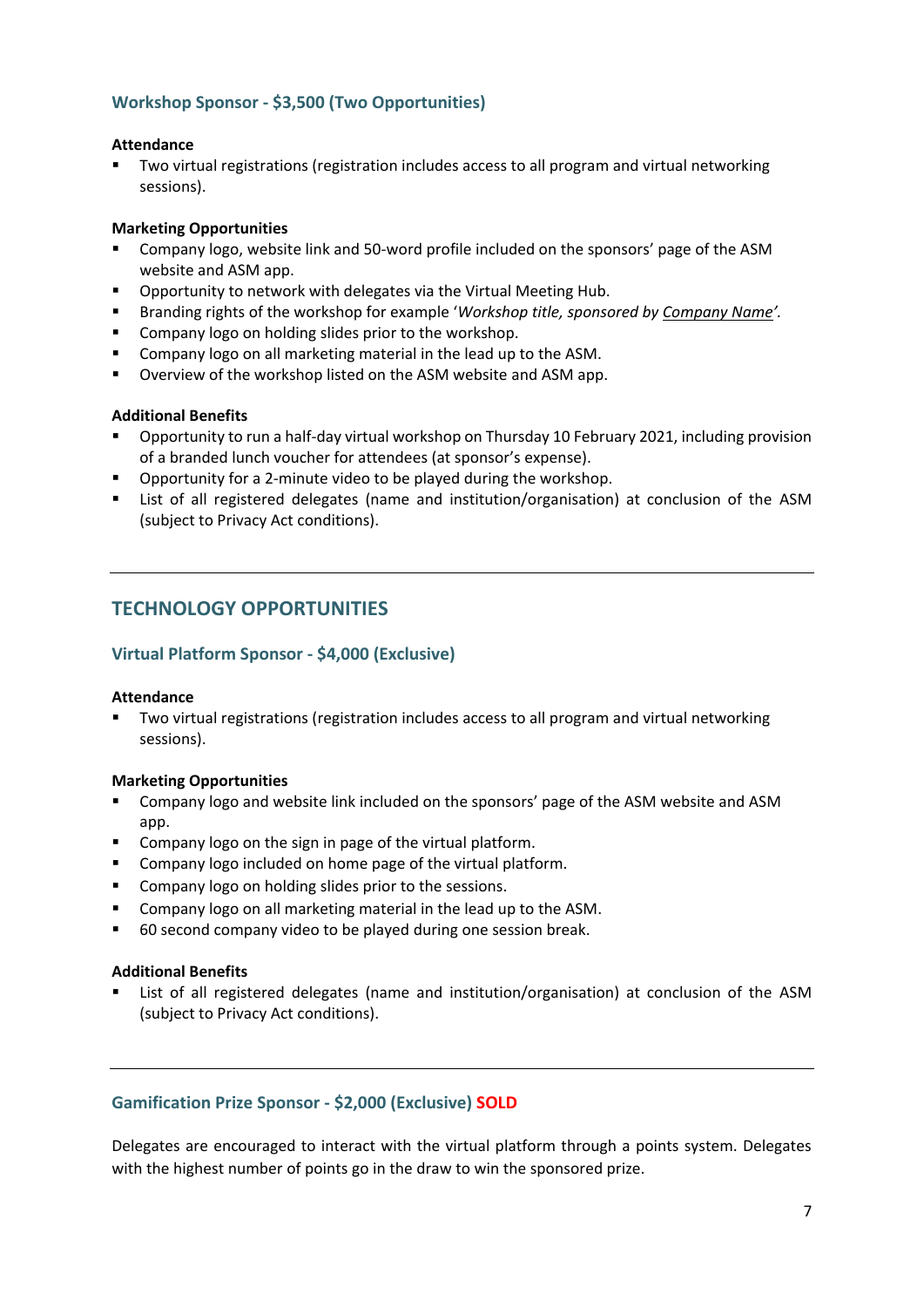## **Attendance**

■ One virtual registration (registration includes access to all program and virtual networking sessions).

#### **Marketing Opportunities**

- Company logo displayed alongside gamification prize.
- Company logo and website link included on the sponsors' page of the ASM website and ASM app.
- Opportunity to network with delegates via Virtual Meeting Hub.
- Opportunity for company representative to announce prize winners.

## **SOCIAL PROGRAM OPPORTUNITIES**

## **Wellness Break Sponsor - \$3,000 (Two opportunities)**

The wellness break provides delegates the opportunity to switch off with a 15-minute wellness session each day of the ASM program.

#### **Attendance**

One virtual registration (registration includes access to all program and virtual networking sessions).

#### **Marketing Opportunities**

- Company logo and website link to be included on the sponsors' page of the ASM website and ASM app.
- Opportunity to network with delegates via the Virtual Meeting Hub.
- Company logo on screen prior to session commencing.

#### **Additional Benefits**

Opportunity to play a 2-minute company video at the commencement of the virtual wellness break.

## **MARKETING OPPORTUNITIES**

## **Virtual Platform Push Notification - \$550 (Multiple opportunities)**

Your organisation will have the opportunity to send one push notification through the Virtual Event Platform. Content and timing of the push notification is to be approved by the ASM Organisers.

#### **Not one size fits all - Tailor Made Packages**

We recognise that not one size fits all and the following packages are suggestions only. If your organisation is keen to participate and has a certain marketing objective or budget, please contact the ASM Organisers Encanta to discuss other potential packages to ensure your priorities as a supporter are achieved – [oriana.kinsey@encanta.com.au.](mailto:oriana.kinsey@encanta.com.au)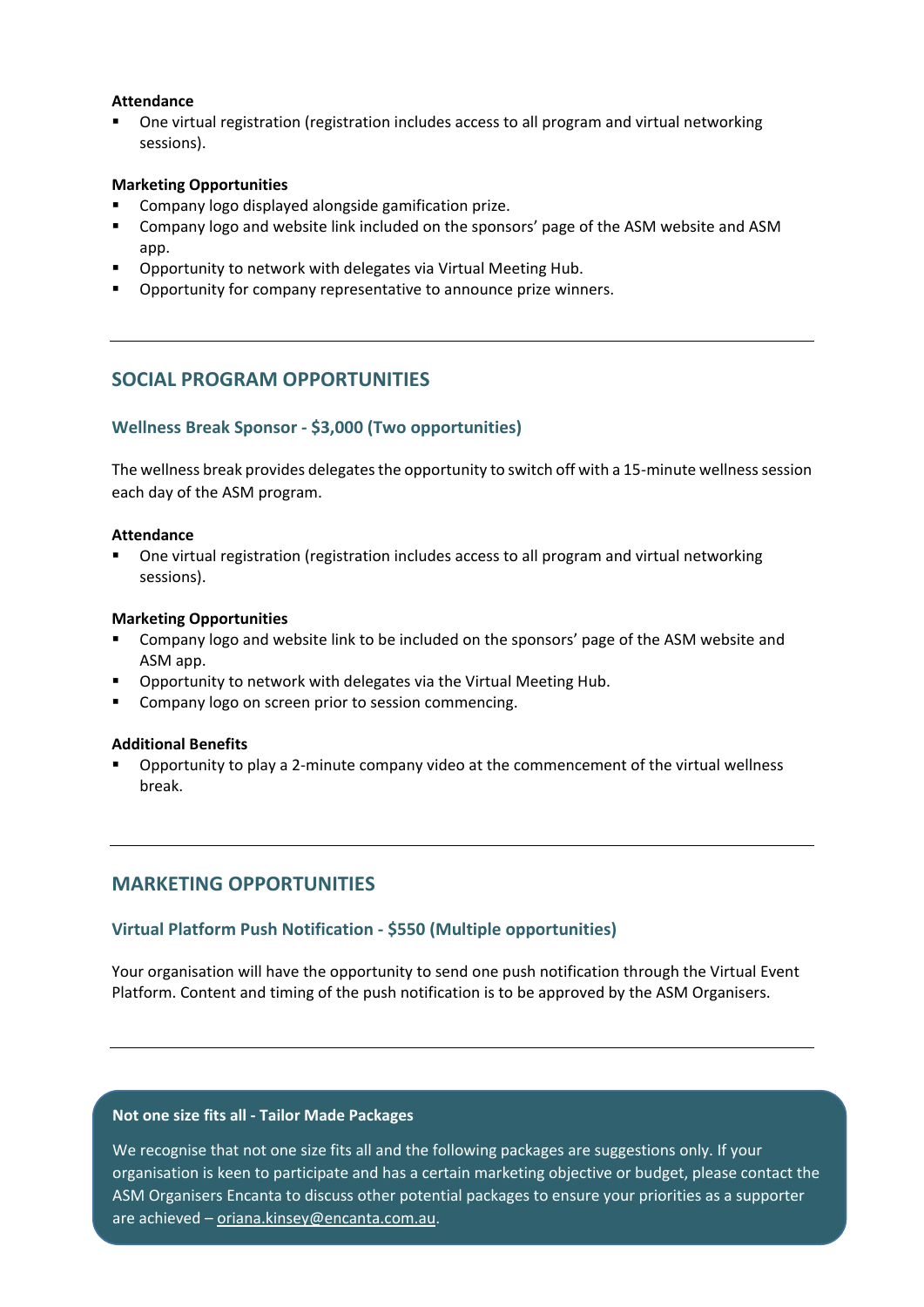# **VIRTUAL EXHIBITION SHOWCASE**

The Virtual Exhibition will give your organisation the opportunity to promote your products and services directly to purchase decision-makers in your target market.

Exhibitors will be provided with access for their staff to manage their virtual exhibition stand. Attendees can browse the virtual exhibition, and interact with stand personnel. When an attendee selects an exhibitor they wish to visit, they can request a live virtual conversation with that exhibitor. The exhibitor sees a list of attendees in a queue and chooses one at time to have a video conversation with.

Exhibitors can share a PowerPoint slide deck, and optionally, the interaction can be recorded. Even if the Virtual Exhibition is not open, attendees can still visit it and view exhibitor profiles and download brochures in advance of the exhibition hall opening.

## **Virtual Exhibition Booth \$2,000**

Each individual exhibition stand includes:

- Company listing in the Virtual Exhibition.
- Company logo and profile on the Virtual Exhibition Platform.
- Electronic flyer available for delegates to download via the Virtual Exhibition
- Company video available for delegates to view in the Virtual Exhibition.
- Opportunity to network with delegates via the Virtual Exhibition.
- Opportunity to network with delegates via the Virtual Meeting Hub.
- Two virtual registrations (registration includes access to all program and virtual networking sessions).
- Company logo and website link included on the sponsors' page of the ASM website.
- List of all registered delegates (name and institution/organisation) at conclusion of the ASM (subject to Privacy Act conditions).

## **Exhibitor Registration**

Exhibitor stands will receive two complimentary exhibitor registrations with each booth purchased. All additional staff members wishing to attend the ASM must register at a fee of \$250.00 per person.

**Exhibition Timetable** (Subject to change)

| Friday 11 February 2021   | $9.00$ am $-5.00$ pm |
|---------------------------|----------------------|
| Saturday 12 February 2021 | $9.00$ am $-5.00$ pm |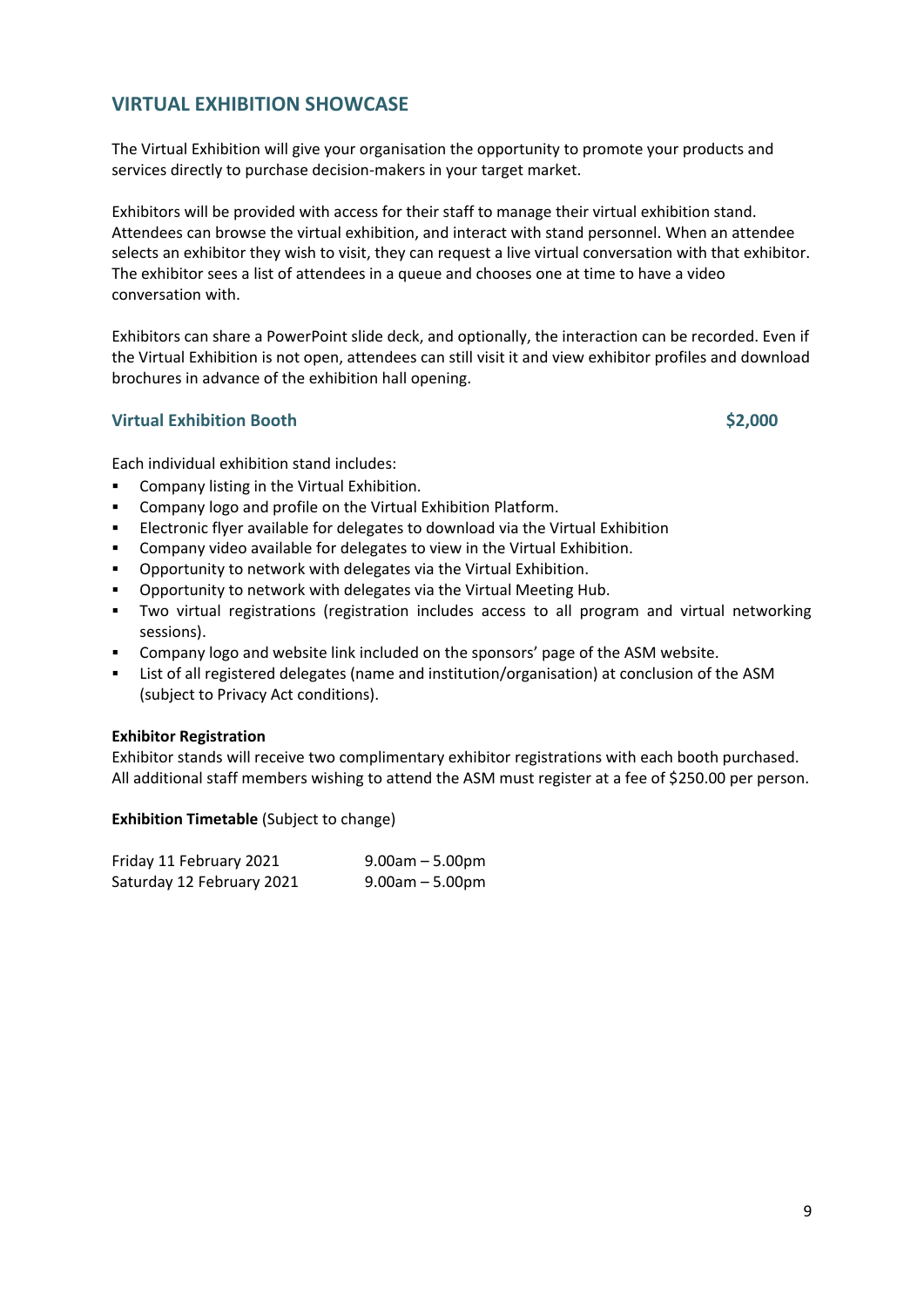

# **ABG ASM 2022 SPONSORSHIP/EXHIBITION APPLICATION FORM**

Please email this form to: Encanta Event Management Suite 348, St Kilda Road Towers 1 Queens Road Melbourne VIC 3004 [oriana.kinsey@encanta.com.au](mailto:oriana.kinsey@encanta.com.au)

**ABN:** 79 501 937 707

#### **CONTACT DETAILS**

*Please print clearly in block capitals. Note this is the name that will appear on any printed material and your booth facia sign)*

NAME:

| <b>ORGANISATION:</b> |        |                   |                 |
|----------------------|--------|-------------------|-----------------|
| POSITION:            |        |                   |                 |
| ADDRESS:             |        |                   |                 |
| <b>SUBURB:</b>       | STATE: | POSTCODE:         | <b>COUNTRY:</b> |
| TELEPHONE:           |        | <b>FACSIMILE:</b> |                 |
| EMAIL:               |        | MOBILE:           |                 |
| WEBSITE:             |        |                   |                 |

## **SPONSORSHIP & EXHIBITION PACKAGE**

*All costs are shown in Australian dollars and include GST.*

| Package                 | <b>Investment</b> | ν           | Package                           | Investment | $\mathbf{v}$ |
|-------------------------|-------------------|-------------|-----------------------------------|------------|--------------|
| Platinum Sponsor        | \$15,000          | <b>SOLD</b> | Virtual Platform Sponsor          | \$4,000    |              |
| <b>Gold Sponsor</b>     | \$10,000          |             | <b>Gamification Prize Sponsor</b> | \$2,000    | <b>SOLD</b>  |
| Silver Sponsor          | \$7,000           |             | <b>Wellness Break Sponsor</b>     | \$3,000    |              |
| Keynote Speaker Sponsor | \$2,000           |             | Virtual Platform Notification     | \$550      |              |
| <b>Workshop Sponsor</b> | \$3,500           |             | Virtual Exhibition Booth          | \$2,000    |              |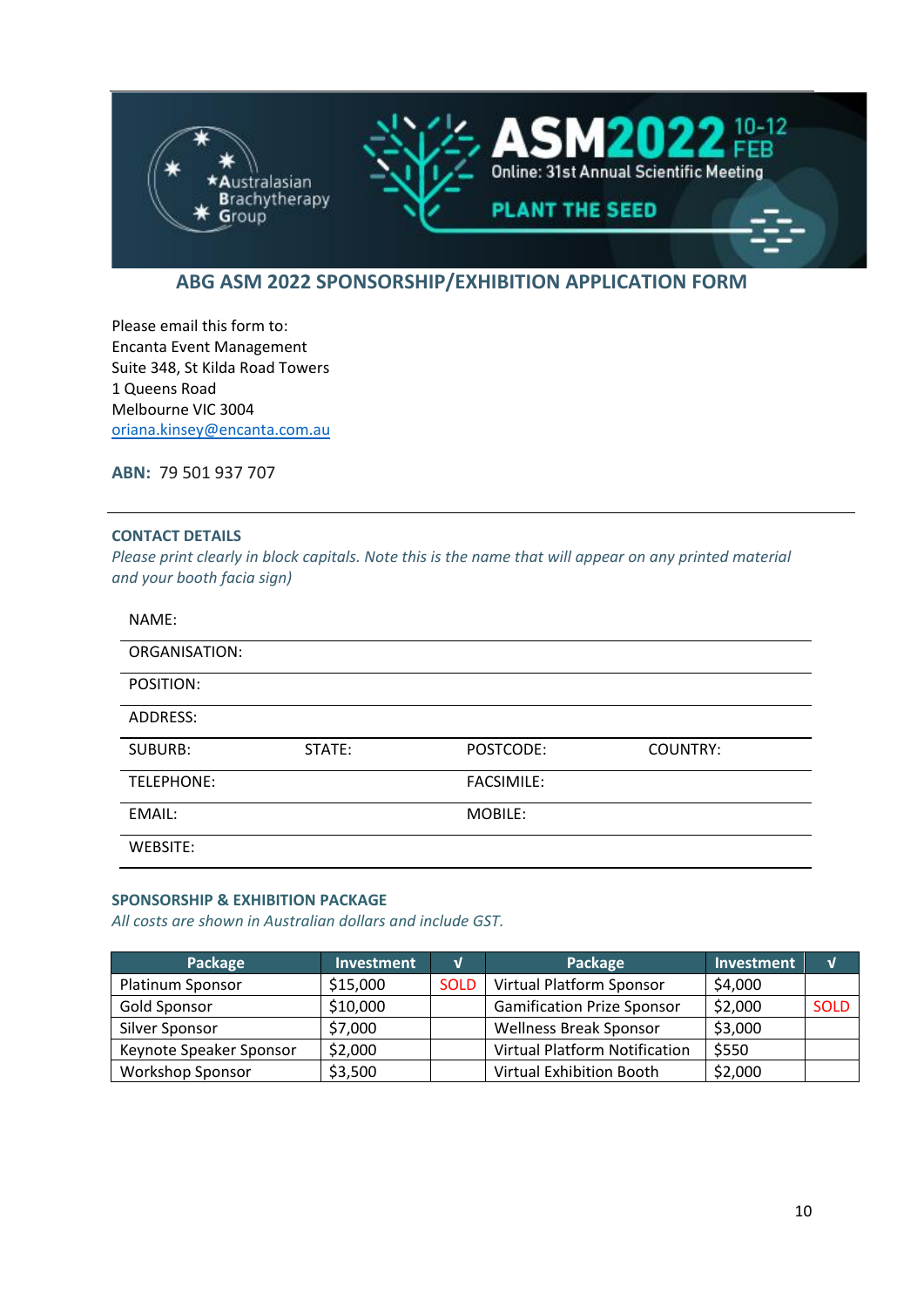## **PAYMENT**

Method of payment (please indicate)

 $\Box$  I require a tax invoice to make payment

*□* Send me a link to pay via credit card

*Please note that a 1.81% surcharge will be incurred for credit card payments.*

## **EU GDPR – only applicable to European Union Citizens**

In response to the General Data Protection Regulations that affect citizens of the European Union from 01 May 2018, you acknowledge and agree that some of your personal details will have to be provided to ABG as owners of this event and that Encanta Event Management will need to pass on your full name, position and organisation to a limited number of third party suppliers eg. printers producing for example your name badge, attendance certificate and so on. This is to facilitate your support of the ASM and ensure you are identified as a sponsor or exhibitor of this event and therefore receive all entitlements associated with your sponsorship or exhibition type and fee paid.

**I agree** to the statement above:

**I do not agree** to my personal details being provided to the identified organisations for the purposes outlined above. By not agreeing I understand I will not receive professionally produced documentation. I acknowledge that this excludes my personal information being provided to third parties:  $\Box$ 

## **Terms and Conditions**

**I agree** to the terms and conditions stated on page 11-12

## **TERMS AND CONDITIONS**

- $\triangleright$  By returning a booking form via online or printed copy confirms your acceptance of these terms and conditions.
- $\triangleright$  All bookings are subject to approval and we reserve the right to refuse an application.
- ➢ Encanta Event Management and the Organising Committee reserve the right to alter any aspect of the event program. Please refer to the event website for the latest information.
- ➢ Encanta Event Management and the Organising Committee will take all diligent care to fulfil the sponsorship and exhibition commitments as outlined in the Sponsorship & Exhibition Prospectus.
- $\triangleright$  Sponsors and Exhibitors are responsible for providing all the information and/or artwork required by the Organisers by the due dates requested by the Organisers.
- $\triangleright$  Sponsors and exhibitors are responsible for providing all their requirements by the due dates if requested by the Organisers.
- ➢ Encanta Event Management and the Organising Committee reserve the right to introduce additional sponsorship packages should the opportunity arise.
- $\triangleright$  Sponsors and Exhibitors are required to make the necessary payments as per the payment schedule below (unless otherwise negotiated):
	- 50% due within 14 days of invoice date.
	- Remaining 50% is due by no later than 10 December 2021.
	- Booking forms received after 10 December 2021 require full payment.
- $\triangleright$  All Organisations are expected to conduct their business in a professional, ethical manner and any breach will result in immediate cancellation of the Sponsorship/Exhibition package.
- ➢ No exhibitor shall sublet, share, assign or apportion part or all of their booked space except upon written consent from the Organising Committee.